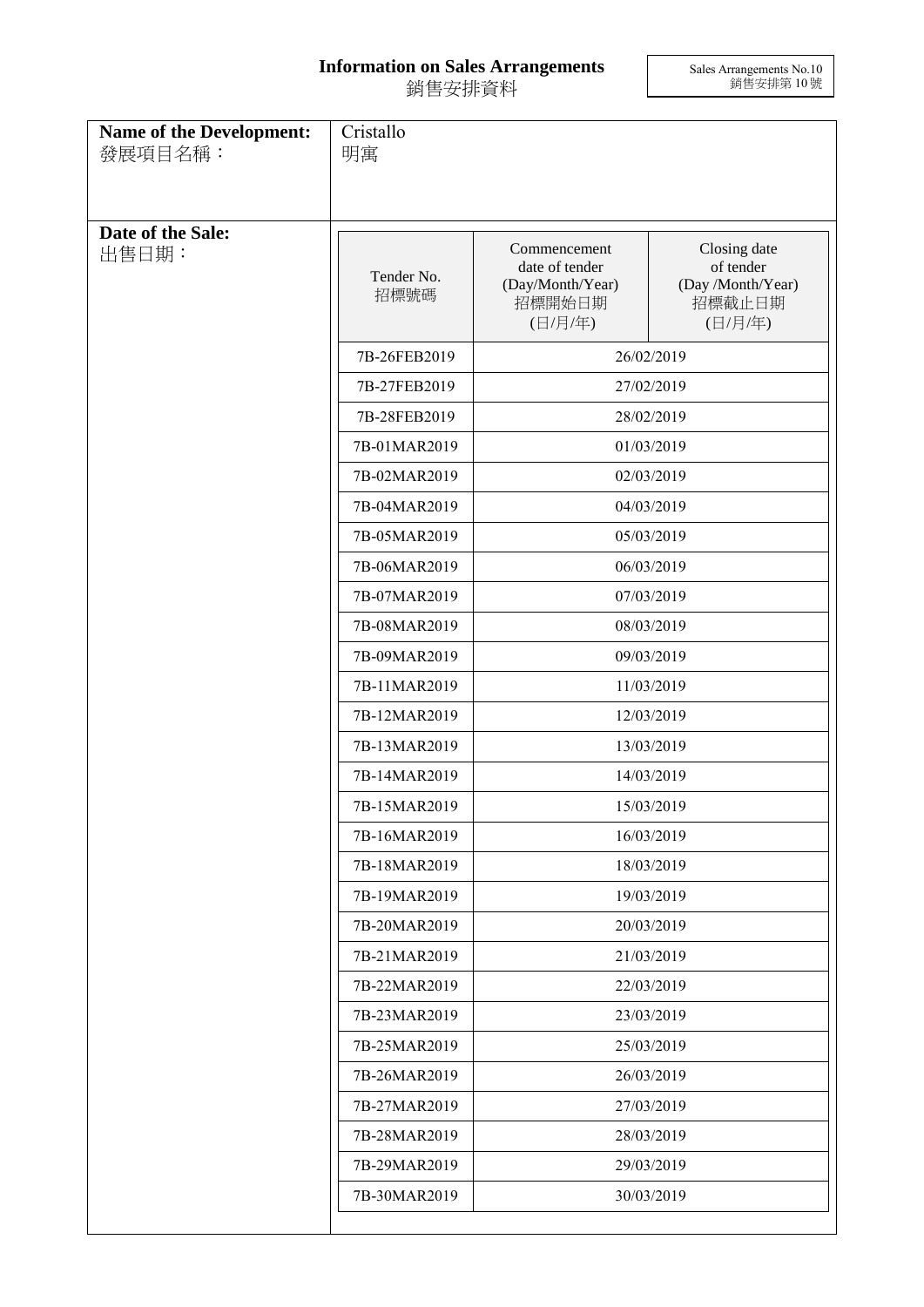| <b>Time of the Sale:</b>                                                                                           |                                                                                                                |                                                                      |                                     |
|--------------------------------------------------------------------------------------------------------------------|----------------------------------------------------------------------------------------------------------------|----------------------------------------------------------------------|-------------------------------------|
| 出售時間:                                                                                                              | Tender No.<br>招標號碼                                                                                             | Commencement<br>time of tender<br>招標開始時間                             | Closing time<br>of tender<br>招標截止時間 |
|                                                                                                                    | 7B-26FEB2019                                                                                                   | 11:00 a.m. 上午11時                                                     | 12:00 noon 正午 12時                   |
|                                                                                                                    | 7B-27FEB2019                                                                                                   | 11:00 a.m. 上午11時                                                     | 12:00 noon 正午 12時                   |
|                                                                                                                    | 7B-28FEB2019                                                                                                   | 11:00 a.m. 上午 11時                                                    | 12:00 noon 正午 12時                   |
|                                                                                                                    | 7B-01MAR2019                                                                                                   | 11:00 a.m. 上午 11時                                                    | 12:00 noon 正午 12時                   |
|                                                                                                                    | 7B-02MAR2019                                                                                                   | 11:00 a.m. 上午 11時                                                    | 12:00 noon 正午 12時                   |
|                                                                                                                    | 7B-04MAR2019                                                                                                   | 11:00 a.m. 上午 11時                                                    | 12:00 noon 正午 12時                   |
|                                                                                                                    | 7B-05MAR2019                                                                                                   | 11:00 a.m. 上午 11時                                                    | 12:00 noon 正午 12時                   |
|                                                                                                                    | 7B-06MAR2019                                                                                                   | 11:00 a.m. 上午 11時                                                    | 12:00 noon 正午 12時                   |
|                                                                                                                    | 7B-07MAR2019                                                                                                   | 11:00 a.m. 上午 11時                                                    | 12:00 noon 正午 12時                   |
|                                                                                                                    | 7B-08MAR2019                                                                                                   | 11:00 a.m. 上午 11時                                                    | 12:00 noon 正午 12時                   |
|                                                                                                                    | 7B-09MAR2019                                                                                                   | 11:00 a.m. 上午11時                                                     | 12:00 noon 正午 12時                   |
|                                                                                                                    | 7B-11MAR2019                                                                                                   | 11:00 a.m. 上午 11時                                                    | 12:00 noon 正午 12時                   |
|                                                                                                                    | 7B-12MAR2019                                                                                                   | 11:00 a.m. 上午 11時                                                    | 12:00 noon 正午 12時                   |
|                                                                                                                    | 7B-13MAR2019                                                                                                   | 11:00 a.m. 上午 11時                                                    | 12:00 noon 正午 12時                   |
|                                                                                                                    | 7B-14MAR2019                                                                                                   | 11:00 a.m. 上午 11時                                                    | 12:00 noon 正午 12時                   |
|                                                                                                                    | 7B-15MAR2019                                                                                                   | 11:00 a.m. 上午 11時                                                    | 12:00 noon 正午 12時                   |
|                                                                                                                    | 7B-16MAR2019                                                                                                   | 11:00 a.m. 上午 11時                                                    | 12:00 noon 正午 12時                   |
|                                                                                                                    | 7B-18MAR2019                                                                                                   | 11:00 a.m. 上午 11時                                                    | 12:00 noon 正午 12時                   |
|                                                                                                                    | 7B-19MAR2019                                                                                                   | 11:00 a.m. 上午 11時                                                    | 12:00 noon 正午 12時                   |
|                                                                                                                    | 7B-20MAR2019                                                                                                   | 11:00 a.m. 上午11時                                                     | 12:00 noon 正午 12時                   |
|                                                                                                                    | 7B-21MAR2019                                                                                                   | 11:00 a.m. 上午 11時                                                    | 12:00 noon 正午 12時                   |
|                                                                                                                    | 7B-22MAR2019                                                                                                   | 11:00 a.m. 上午 11時                                                    | 12:00 noon 正午 12時                   |
|                                                                                                                    | 7B-23MAR2019                                                                                                   | 11:00 a.m. 上午 11時                                                    | 12:00 noon 正午 12時                   |
|                                                                                                                    | 7B-25MAR2019                                                                                                   | 11:00 a.m. 上午 11時                                                    | 12:00 noon 正午 12時                   |
|                                                                                                                    | 7B-26MAR2019                                                                                                   | 11:00 a.m. 上午 11時                                                    | 12:00 noon 正午 12時                   |
|                                                                                                                    | 7B-27MAR2019                                                                                                   | 11:00 a.m. 上午11時                                                     | 12:00 noon 正午 12時                   |
|                                                                                                                    | 7B-28MAR2019                                                                                                   | 11:00 a.m. 上午 11時                                                    | 12:00 noon 正午 12時                   |
|                                                                                                                    | 7B-29MAR2019                                                                                                   | 11:00 a.m. 上午11時                                                     | 12:00 noon 正午 12時                   |
|                                                                                                                    | 7B-30MAR2019                                                                                                   | 11:00 a.m. 上午 11時                                                    | 12:00 noon 正午 12時                   |
|                                                                                                                    |                                                                                                                | (Note : please refer to "Other matters" below)<br>(注意: 請參閱下文 「其他事項」) |                                     |
| Place where the sale will<br>take place:<br>出售地點:                                                                  | 19 <sup>th</sup> Floor, Railway Plaza, 39 Chatham Road South, Tsim Sha<br>Tsui, Kowloon<br>九龍尖沙咀漆咸道南39號鐵路大廈19樓 |                                                                      |                                     |
|                                                                                                                    |                                                                                                                |                                                                      |                                     |
| <b>Number of specified</b><br>residential properties<br>that will be offered to be<br>sold:<br>將提供出售的指明住宅物<br>業的數目 | $\mathbf{1}$                                                                                                   |                                                                      |                                     |
|                                                                                                                    |                                                                                                                |                                                                      |                                     |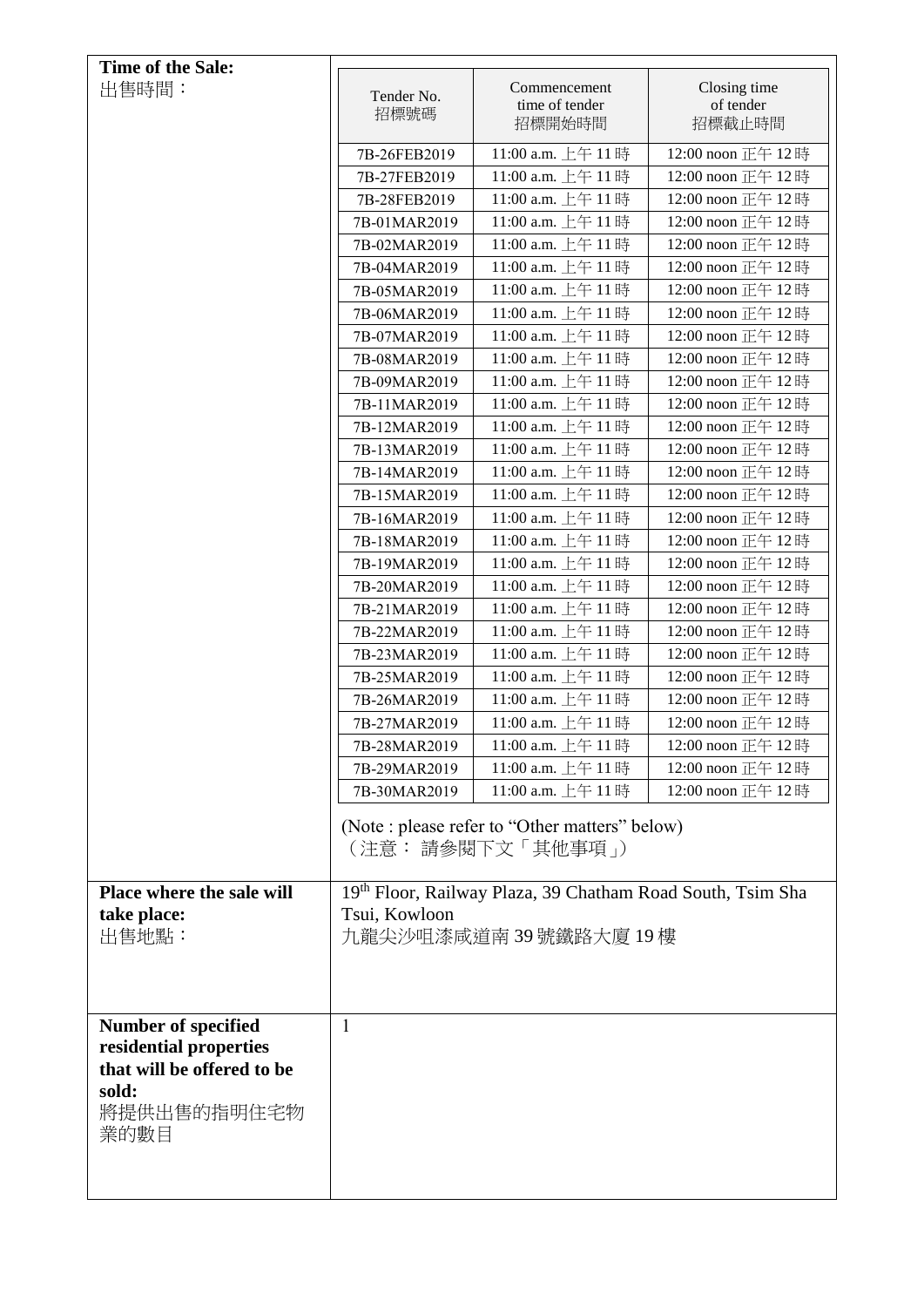## **Description of the residential properties that will be offered to be sold:**

將提供出售的指明住宅物業的描述:

The following flat(s): 以下單位 :

7B

**The method to be used to determine the order of priority in which each of the persons interested in purchasing any of the specified residential properties may select the residential property that the person wishes to purchase:** 

將會使用何種方法,決定有意購買該等指明住宅物業的每名人士可揀選其意欲購買的住宅 物業的優先次序:

Subject to other matters, sale by tender - see details and particulars in the tender notices. Details and particulars in the tender notices under different Tender No. are different. 受制於其他事項,以招標方式出售 - 請參閱指明住宅物業的招標公告的細節和詳情。不同 招標號碼下招標公告的細節和詳情會有不同。

During the following periods, the tender notices and other relevant tender documents of the specified residential properties will be made available for collection free of charge at 19/F, Railway Plaza, 39 Chatham Road South, Tsim Sha Tsui, Kowloon:-

於以下時段,招標公告及其他有關招標文件可於九龍尖沙咀漆咸道南39號鐵路大廈19樓免 費領取:

| Specified residential properties that will be<br>Tender No.<br>offered to be sold<br>招標號碼<br>將提供出售的指明住宅物業的數目 | Tender notice and other relevant tender documents<br>will be made available for collection during the<br>following periods<br>於以下時段,招標公告及<br>其他相關招標文件可供領取 |            |                                         |
|--------------------------------------------------------------------------------------------------------------|-----------------------------------------------------------------------------------------------------------------------------------------------------------|------------|-----------------------------------------|
|                                                                                                              | Date<br>(Day/Month/Year)<br>日期(日/月/年)                                                                                                                     | Time<br>時間 |                                         |
| 7B-26FEB2019                                                                                                 | All the specified residential properties set out in<br>the Sales Arrangements<br>所有於銷售安排中列出的指明住宅物業                                                        | 26/02/2019 | 9:00 a.m. to $12:00$ noon<br>上午9時至正午12時 |
| 7B-27FEB2019                                                                                                 | All the available and remaining<br>specified properties<br>所有可供出售及餘下的指明住宅物業                                                                               | 27/02/2019 | 9:00 a.m. to 12:00 noon<br>上午9時至正午12時   |
| 7B-28FEB2019                                                                                                 | All the available and remaining<br>specified properties<br>所有可供出售及餘下的指明住宅物業                                                                               | 28/02/2019 | 9:00 a.m. to 12:00 noon<br>上午9時至正午12時   |
| 7B-01MAR2019                                                                                                 | All the available and remaining<br>specified properties<br>所有可供出售及餘下的指明住宅物業                                                                               | 01/03/2019 | 9:00 a.m. to 12:00 noon<br>上午9時至正午12時   |
| 7B-02MAR2019                                                                                                 | All the available and remaining<br>specified properties<br>所有可供出售及餘下的指明住宅物業                                                                               | 02/03/2019 | $9:00$ a.m. to 12:00 noon<br>上午9時至正午12時 |
| 7B-04MAR2019                                                                                                 | All the available and remaining<br>specified properties<br>所有可供出售及餘下的指明住宅物業                                                                               | 04/03/2019 | 9:00 a.m. to 12:00 noon<br>上午9時至正午12時   |
| 7B-05MAR2019                                                                                                 | All the available and remaining<br>specified properties<br>所有可供出售及餘下的指明住宅物業                                                                               | 05/03/2019 | 9:00 a.m. to 12:00 noon<br>上午9時至正午12時   |
| 7B-06MAR2019                                                                                                 | All the available and remaining<br>specified properties<br>所有可供出售及餘下的指明住宅物業                                                                               | 06/03/2019 | 9:00 a.m. to 12:00 noon<br>上午9時至正午 12 時 |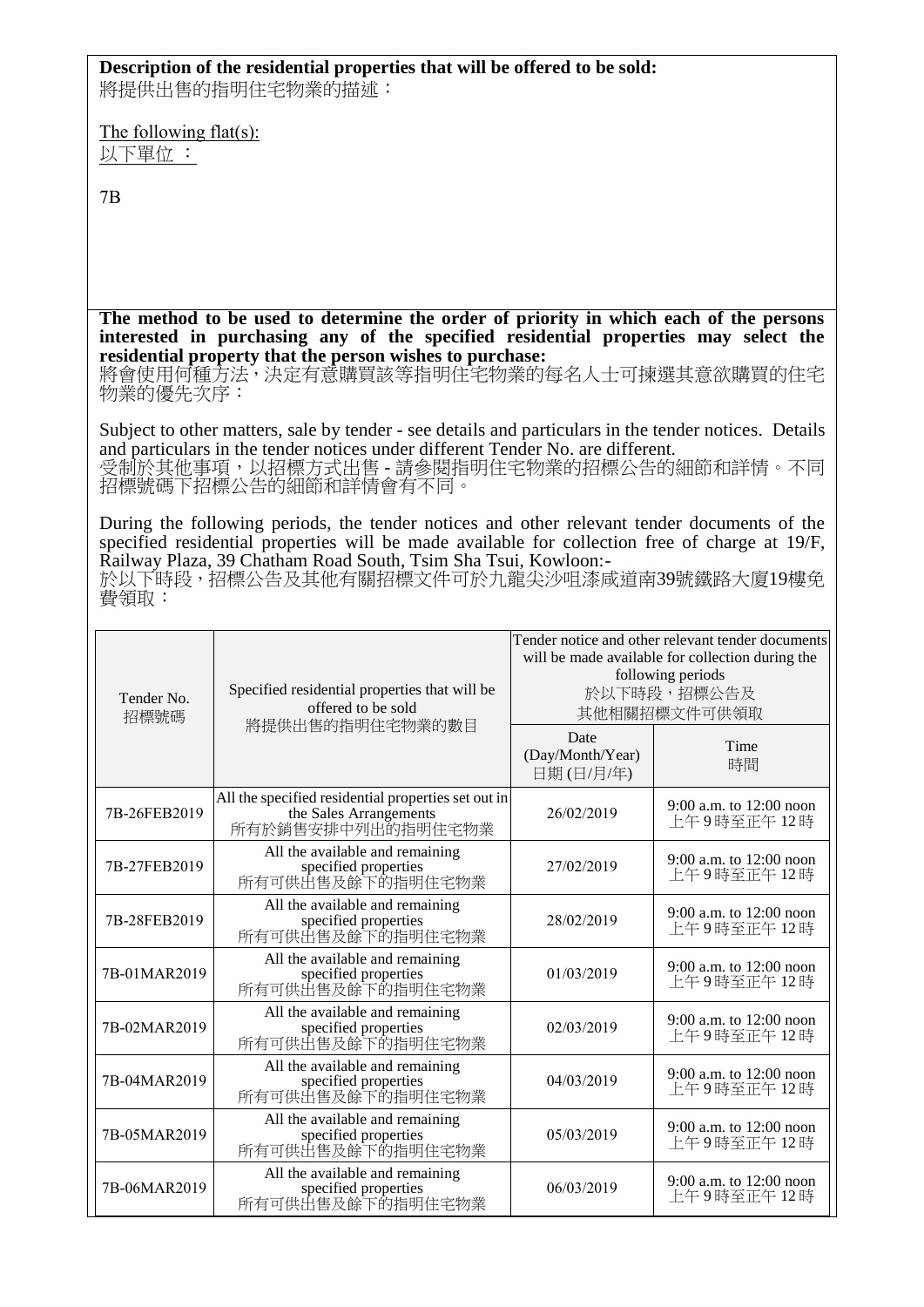| 7B-07MAR2019 | All the available and remaining<br>specified properties<br>所有可供出售及餘下的指明住宅物業 | 07/03/2019 | 9:00 a.m. to $12:00$ noon<br>上午9時至正午12時 |
|--------------|-----------------------------------------------------------------------------|------------|-----------------------------------------|
| 7B-08MAR2019 | All the available and remaining<br>specified properties<br>所有可供出售及餘下的指明住宅物業 | 08/03/2019 | 9:00 a.m. to 12:00 noon<br>上午9時至正午12時   |
| 7B-09MAR2019 | All the available and remaining<br>specified properties<br>所有可供出售及餘下的指明住宅物業 | 09/03/2019 | 9:00 a.m. to 12:00 noon<br>上午9時至正午12時   |
| 7B-11MAR2019 | All the available and remaining<br>specified properties<br>所有可供出售及餘下的指明住宅物業 | 11/03/2019 | 9:00 a.m. to 12:00 noon<br>上午9時至正午12時   |
| 7B-12MAR2019 | All the available and remaining<br>specified properties<br>所有可供出售及餘下的指明住宅物業 | 12/03/2019 | 9:00 a.m. to 12:00 noon<br>上午9時至正午12時   |
| 7B-13MAR2019 | All the available and remaining<br>specified properties<br>所有可供出售及餘下的指明住宅物業 | 13/03/2019 | 9:00 a.m. to 12:00 noon<br>上午9時至正午12時   |
| 7B-14MAR2019 | All the available and remaining<br>specified properties<br>所有可供出售及餘下的指明住宅物業 | 14/03/2019 | 9:00 a.m. to 12:00 noon<br>上午9時至正午12時   |
| 7B-15MAR2019 | All the available and remaining<br>specified properties<br>所有可供出售及餘下的指明住宅物業 | 15/03/2019 | 9:00 a.m. to $12:00$ noon<br>上午9時至正午12時 |
| 7B-16MAR2019 | All the available and remaining<br>specified properties<br>所有可供出售及餘下的指明住宅物業 | 16/03/2019 | 9:00 a.m. to 12:00 noon<br>上午9時至正午12時   |
| 7B-18MAR2019 | All the available and remaining<br>specified properties<br>所有可供出售及餘下的指明住宅物業 | 18/03/2019 | 9:00 a.m. to 12:00 noon<br>上午9時至正午12時   |
| 7B-19MAR2019 | All the available and remaining<br>specified properties<br>所有可供出售及餘下的指明住宅物業 | 19/03/2019 | 9:00 a.m. to 12:00 noon<br>上午9時至正午12時   |
| 7B-20MAR2019 | All the available and remaining<br>specified properties<br>所有可供出售及餘下的指明住宅物業 | 20/03/2019 | 9:00 a.m. to 12:00 noon<br>上午9時至正午12時   |
| 7B-21MAR2019 | All the available and remaining<br>specified properties<br>所有可供出售及餘下的指明住宅物業 | 21/03/2019 | 9:00 a.m. to 12:00 noon<br>上午9時至正午12時   |
| 7B-22MAR2019 | All the available and remaining<br>specified properties<br>所有可供出售及餘下的指明住宅物業 | 22/03/2019 | 9:00 a.m. to 12:00 noon<br>上午9時至正午12時   |
| 7B-23MAR2019 | All the available and remaining<br>specified properties<br>所有可供出售及餘下的指明住宅物業 | 23/03/2019 | 9:00 a.m. to 12:00 noon<br>上午9時至正午12時   |
| 7B-25MAR2019 | All the available and remaining<br>specified properties<br>所有可供出售及餘下的指明住宅物業 | 25/03/2019 | 9:00 a.m. to 12:00 noon<br>上午9時至正午12時   |
| 7B-26MAR2019 | All the available and remaining<br>specified properties<br>所有可供出售及餘下的指明住宅物業 | 26/03/2019 | 9:00 a.m. to 12:00 noon<br>上午9時至正午12時   |
| 7B-27MAR2019 | All the available and remaining<br>specified properties<br>所有可供出售及餘下的指明住宅物業 | 27/03/2019 | 9:00 a.m. to 12:00 noon<br>上午9時至正午12時   |
| 7B-28MAR2019 | All the available and remaining<br>specified properties<br>所有可供出售及餘下的指明住宅物業 | 28/03/2019 | 9:00 a.m. to 12:00 noon<br>上午9時至正午12時   |
| 7B-29MAR2019 | All the available and remaining<br>specified properties<br>所有可供出售及餘下的指明住宅物業 | 29/03/2019 | 9:00 a.m. to $12:00$ noon<br>上午9時至正午12時 |
| 7B-30MAR2019 | All the available and remaining<br>specified properties<br>所有可供出售及餘下的指明住宅物業 | 30/03/2019 | 9:00 a.m. to 12:00 noon<br>上午9時至正午12時   |